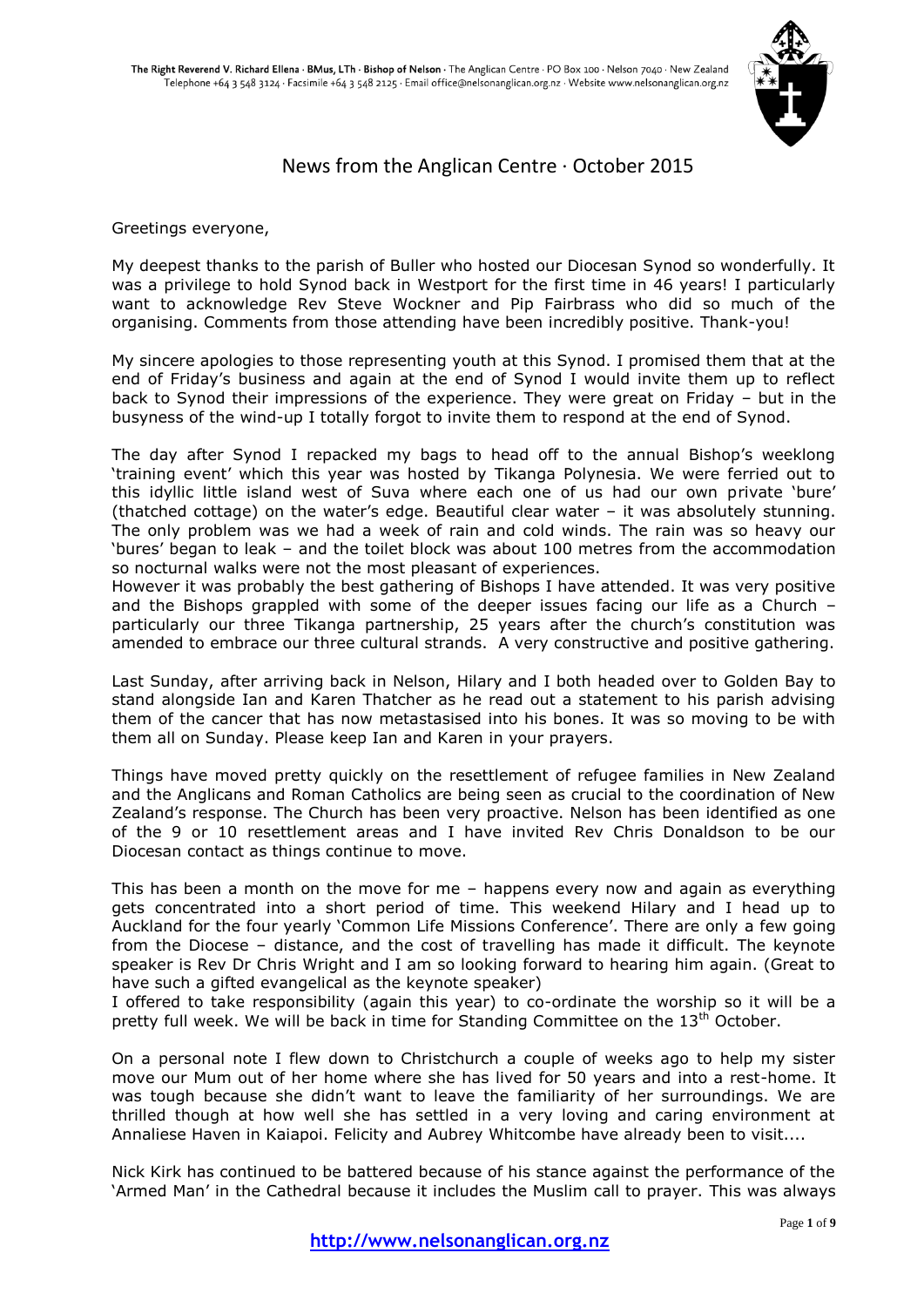going to be a controversial decision. In the context of the work – which is a 'Mass for Peace' the 'call to prayer' is simply representing one of the two sides in the Kosovo Crisis – it is followed directly by the Kyrie representing the other side in this very violent and bloody event.

However, since it was last performed in the Cathedral in 2007, sensitivities have become even more heightened with recent ISIS events. It is a different world now. The media are fuelling the debate – this is what sells papers and lifts ratings!

Neither Nick or I are going to be drawn into this media debate with its accusations of intolerance and bigotry. We will just continue to be a Cathedral that proclaims Jesus as Lord and Saviour – and let that be our response. Perhaps when it is all settled we might jointly write to the paper and explain the difference between tolerance and respect. I think Jesus calls us to the latter....

Spring seems to have well and truly 'sprung' – after a long and rather chilly winter. May we all see signs of new life in our own faith and in the life of our churches.

May Jesus continue to bless us and guide us.

+Richard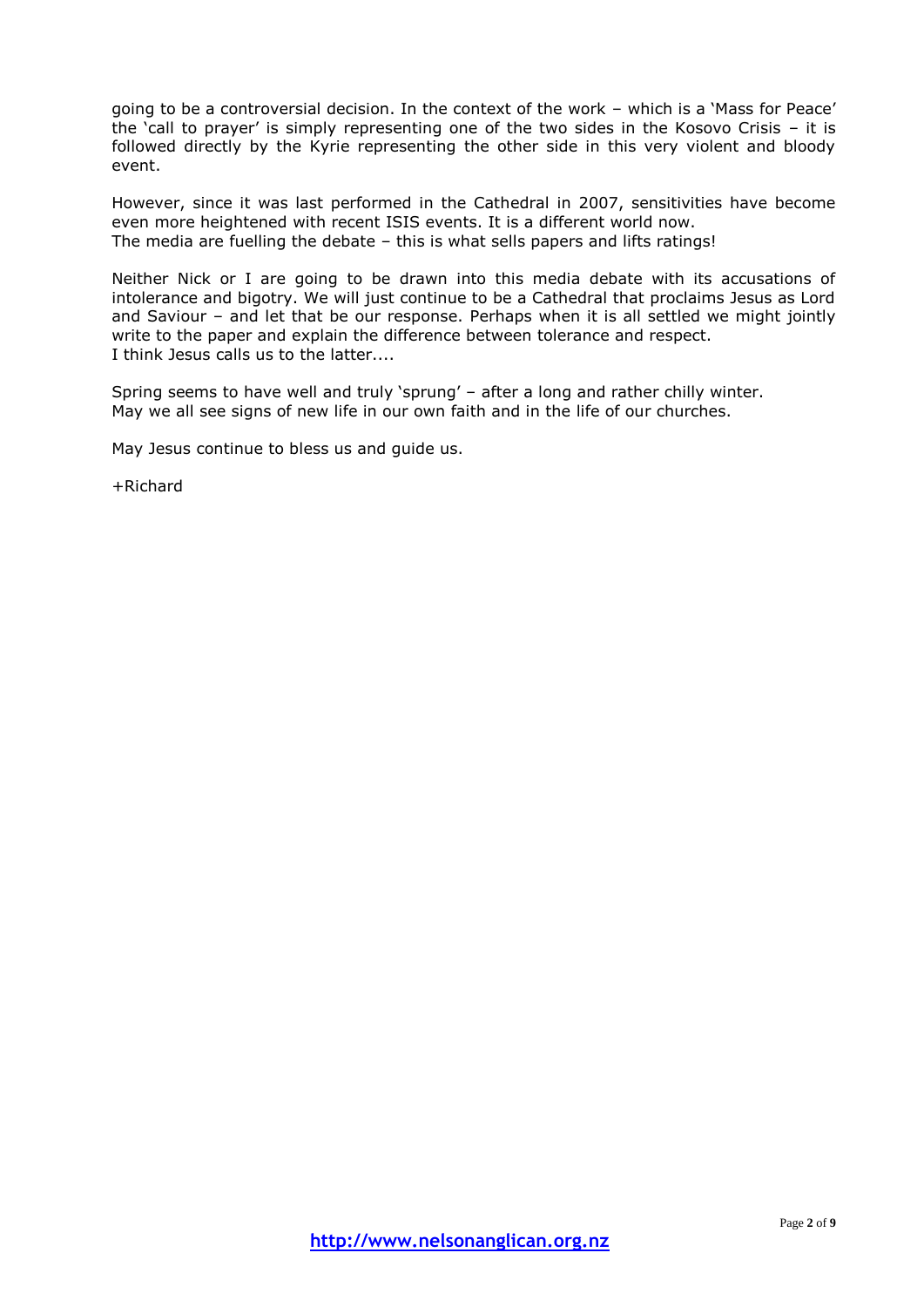# **FOR YOUR PRAYERS**

- For Ian Thatcher who was recently advised that cancer has metastasised into his bones. Our prayers, love and support are with Ian and Karen.
- For Sue Fallow recovering from recent eye surgery and awaiting a prosthesis fitting
- For Charles Tyrrell's recuperation. Charles will be in Nelson hospital for an operation early October, which will see him out of action for up to 6 weeks.
- For the annual 'Spring Camp' youth event held during Labour Weekend. For all those involved (leaders and guest speakers) that it will be a fun-filled and inspiring time for the youth of our Diocese.

# **EVENTS & NOTICES IN OUR DIOCESE & COMMUNITY**

(refer also to 'Ministry Education' for details of training events coming up)

**St Lukes Spring Creek 125 Years** - 18<sup>th</sup> October. Church service at 10am followed by shared lunch. Tour around the district with afternoon tea concluding with dinner at 6pm with guest speaker, historian John Orchard. Registration details: <http://www.nelsonanglican.org.nz/spring-creek>or phone 03 5705050 or [125thbirthday@gmail.com](mailto:125thbirthday@gmail.com)

**Refresh** – **Women's 2015 conference** - Saturday 31 October 9.15am-3.30pm at St Stephens, Tahunanui. Guest speaker: Jane Halliday. Register in advance online at [www.ststephenstahunanui.co.nz/refresh](http://www.ststephenstahunanui.co.nz/refresh) or on the day from 9.15am.

**You're Losing Us -** Growing kids and young people with faith. Scripture Union interactive workshops **Wednesday October 14**, 6.30pm-9pm at The Salvation Army, 57 Rutherford Street and **Thursday October 15** 6.30pm-9pm, Church on the Hill, Richmond Parish. Come along and discover how you can do faith formation more effectively with the children and young people in your church. (Flyer attached)

**Harvest of Grace (celebration of 150 years)** – There are a few copies of our Harvest of Grace 'Celebration of 150 Years' book left which are available at a price of **\$15 per book**. Also available is the New Every Morning DVD **for \$8**. Or.. **Both can be purchased for a total of \$20.** A great history of the Diocese and could make a special Christmas present for someone. Please contact the Anglican Centre office 548 3124.

**Surprised by the Holy Spirit** – Rev Dr Edgar Mayer will be visiting Wesport 1-4 October for a series of Worship services and to lead a Holy Spirit Seminar. St Johns Anglican Church, Lyndhurst Street, Westport. Ph: Rev Steve Wockner 03 789 8348 or [bulleranglican@xtra.co.nz](mailto:bulleranglican@xtra.co.nz)

**Motueka Parish 1959-2015:** 'Parish to Parochial and Back Again'. You'll enjoy this updated history of the Motueka Parish which can be purchased for \$25 (p&p free). Contact the parish office 035288825, 101 High Street, Motueka.



# **MINISTRY EDUCATION**

Hi Everyone,

I am currently on sabbatical until November. If you have any

questions about ministry education please contact Fran at BTC [\(office@bishopdale.ac.nz\)](mailto:office@bishopdale.ac.nz) who will put you in the right direction. David Hollingsworth is taking the EQUIP sessions for the remainder of the year. Also please can you fill in and return the short questionnaire I sent out about EQUIP and return this to Fran. God Bless - Graham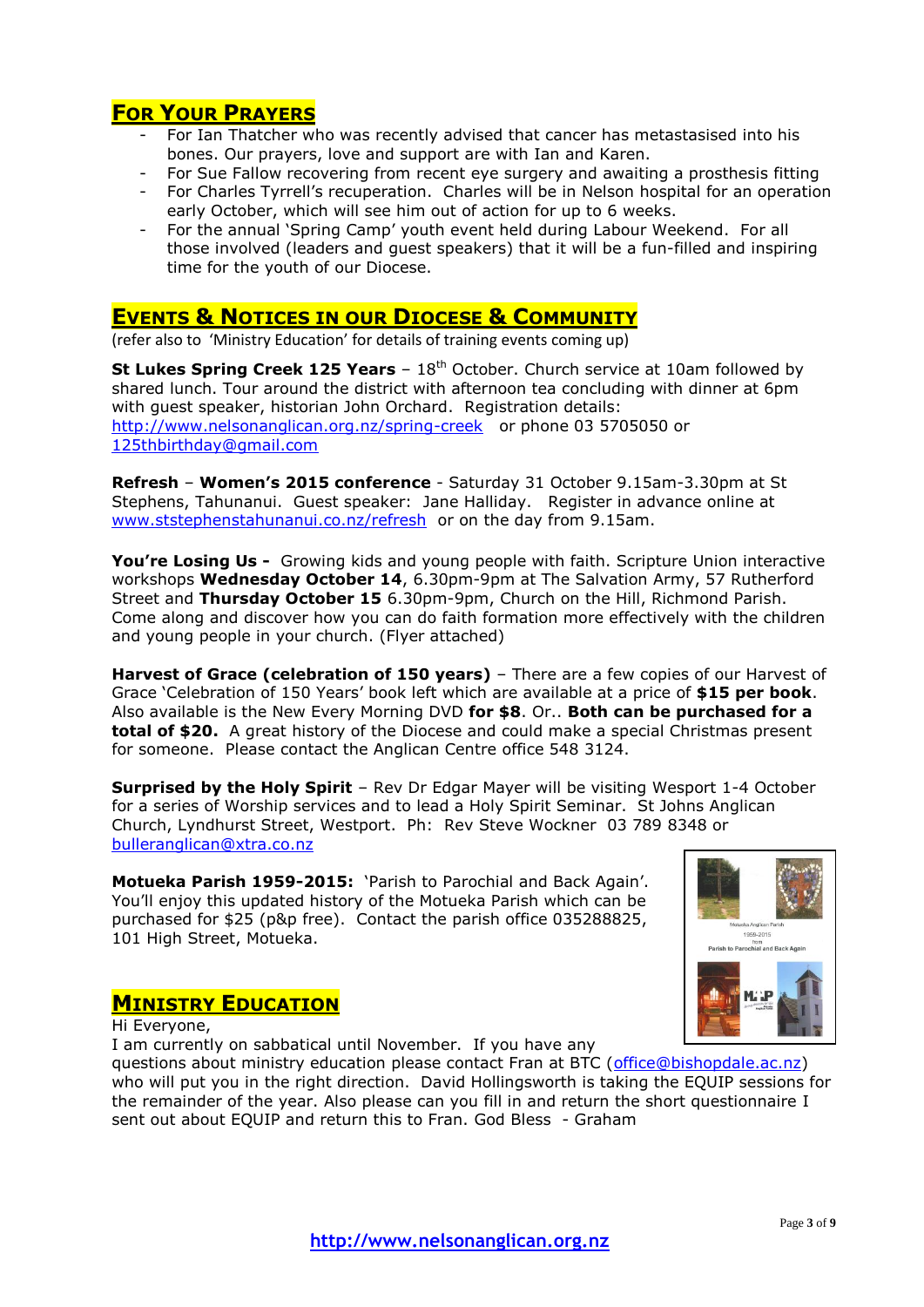## **TRAINING EVENTS**

### **EQUIP MINISTRY EDUCATION**

EQUIP is part of Diocesan ministry education and is designed at an appropriate for anyone to attend to learn about ministry skills. **Please advertise these in your parish and invite current and future ministry leaders to attend.**

#### **Nelson/Waimea (St Stephen's Tahunanui)**

October 17: Unit 10 Prayer (David Hollingsworth)

#### **Mawhera**

October 31: Unit 10 Prayer (David Hollingsworth); St John's, Westport)

### **Post Ordination Ministry Development (POMD)**

POMD is on a Thursday and starts at 10am (coffee from 9.30 unless stated).

- November 6 (Friday) Willow Creek GLS2015 will have a group "Nelson Anglican" booking
	- November 19-20– Bishop's Retreat

#### **Willow Creek GLS 2015**

In order to get a good group registration rate I have pre booked and set up a Nelson Anglican Group for the Nelson GLS, Friday Nov 6.

You can now register yourself and others from your church (lay and ordained) following the instructions below. You do not have to pay as this will be covered by Ministry Education. <http://willowcreek.org.nz/product/gls-2015-conference-individual-rate/>

From here, people choose Nelson, number of registrations they want, then 'add to cart'. They then need to enter the coupon code: **Nelson Anglican** 'Update cart' – then 'proceed to checkout', where they can enter their details and also details of any others they are registering at the same time.

### **T4T training conference**

Church Army NZ is delighted to invite you to a **T4T training conference** in Auckland from **Fri 23rd – Sun 25th October**. With proven, experienced trainers such as Chuck and Deb Wood from USA, and Tim Scheuer and Dave Milne from Australia, as well as Kiwi input, all participants will spend each morning being trained together in T4T skills and principles, using current best practice. After lunch together, we will partner with three Auckland churches in different parts of the city, and visit homes to identify Houses of Peace, establish Discovery Bible Studies, see people give their lives to Jesus, and plant churches. Finally we gather in our three locations to debrief.

### **Up and Coming Events**

Trans-Tasman Rural Ministry Forum – Early 2016.

### **RESOURCES**

### **NEW Resources now available.**

If you know of any good small group resources please let me know so we can update our supply. **EQUIP** DVDs are also available at Holy Trinity, Greymouth and St Christopher's, Blenheim for loan. **Please let your small group leaders know about these resources by passing this list on**.

| <b>NAME</b>                                | <b>TYPE</b> | <b>LOCATION</b> |
|--------------------------------------------|-------------|-----------------|
| Network Course                             | <b>DVD</b>  | Anglican Centre |
| Survivors Guide to Hell Pt 2               | <b>DVD</b>  | Anglican Centre |
| Rob Harley                                 |             |                 |
| Transformed - Rick Warren                  | DVD-book    | Anglican Centre |
| Son of God Movie                           | <b>DVD</b>  | Anglican Centre |
| Missional Small Groups - Scott Boren       | <b>Book</b> | Anglican Centre |
| Making Small Groups Work - Henry Cloud and | <b>Book</b> | Anglican Centre |
| John Townsend                              |             |                 |
| <b>Christianity Explored</b>               | DVD+book    | Anglican Centre |
| Discipleship Explored                      | DVD-book    | Anglican Centre |
| Soul Handbook - Older teens/Young Adults   | DVD-book    | Anglican Centre |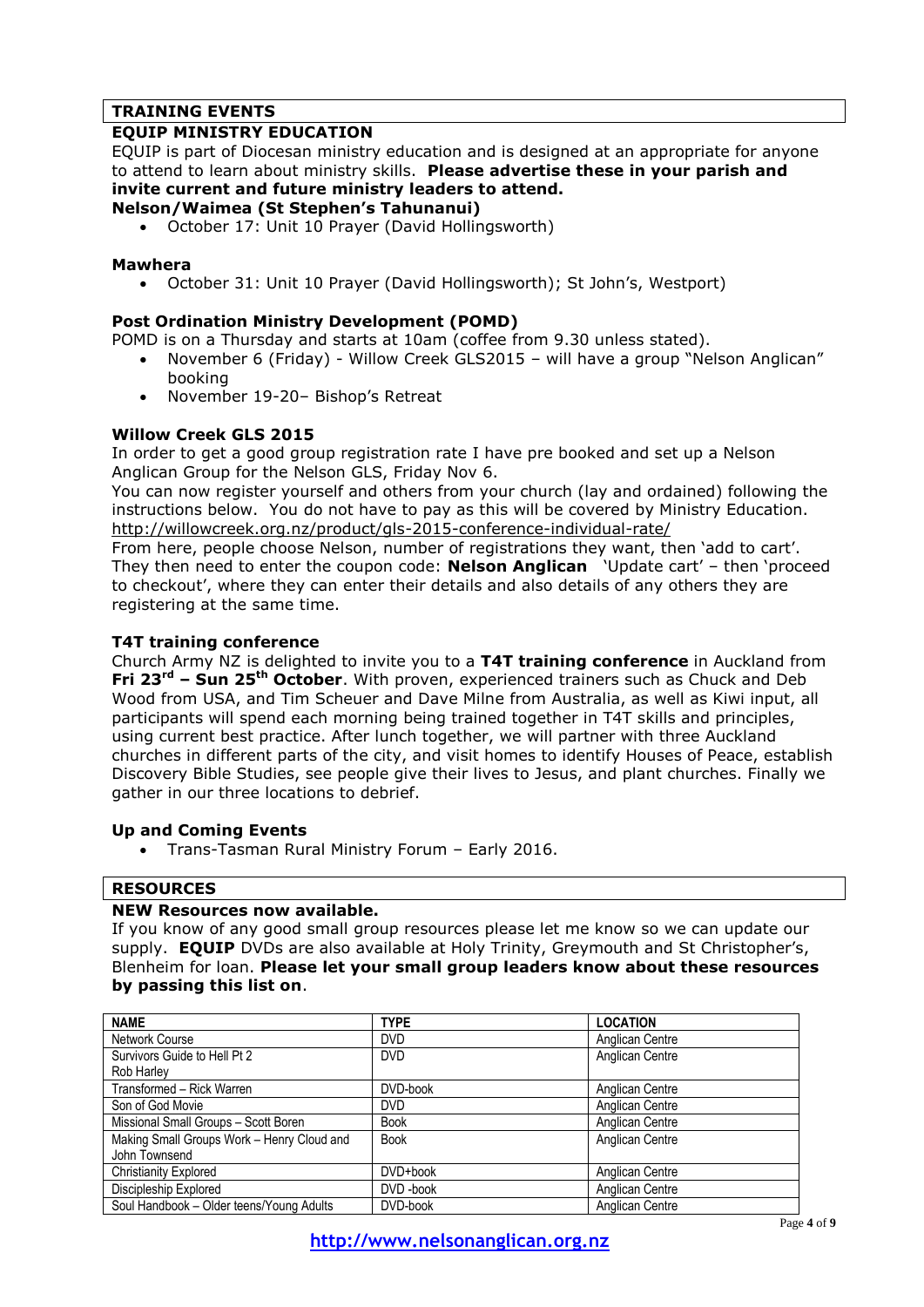| (Christianity Explored youth series)             |                                  |                                   |
|--------------------------------------------------|----------------------------------|-----------------------------------|
| CY (11-14yr; Christianity Explored)              | <b>Book</b>                      | <b>Anglican Centre</b>            |
|                                                  |                                  |                                   |
| Animate "Practices" - Children Ministry Resource | DVD+book                         | <b>Anglican Centre</b>            |
| - Spiritual Practices. Spark House Publications  |                                  |                                   |
| Phil Trotter Mentoring (POMD)                    | <b>DVD</b>                       | Anglican Centre and Bishop Sutton |
|                                                  | Also https://vimeo.com/125527525 | Library                           |
| Julie Hintz SafeHere 3 and 4                     | DVDAIso Session 3                | Anglican Centre and Bishop Sutton |
| (POMD Oct 2014)                                  | https://vimeo.com/125010455      | Library                           |
|                                                  | Session 4                        |                                   |
|                                                  | https://vimeo.com/125010454      |                                   |
| Brian Rosner (School of Preaching 2014) How      | <b>DVD</b>                       | Anglican Centre and Bishop Sutton |
| we read, interpret and apply Scripture           |                                  | Library                           |
| <b>EQUIP Handling the Bible</b>                  | <b>DVD</b>                       | Anglican Centre and Bishop Sutton |
| Updated version                                  |                                  | Library                           |
|                                                  |                                  | St Christopher's and Holy Trinity |
|                                                  |                                  | Greymouth                         |

#### **Online: via BTC/ Diocesan websites "Resources" sections.**

BTC has now established a platform to make video presentations available at [www.bishopdale.ac.nz/resources.](http://www.bishopdale.ac.nz/resources)

### **BISHOPDALE THEOLOGICAL COLLEGE - COURSES OFFERED IN 2016**

### **Semester One -** 22 February – 24 June 2016

#### **Level 5 (Foundation) courses**

- 104.515 New Testament Greek: Introduction\* (Intensive: 9–19 February; 9am-12.30pm)
- 115.515 Biblical Theology
- 140.515 New Testament: Introduction
- 201.515 Theology: Introduction
- 301.515 History of Christianity: Early Church to Reformation
- 460.515 Internship Journeying into Ministry

### **Level 6 and 7 courses**

- 202.615/715 Theology: Christ and Revelation
- 211.615/715 Theology: Ethics (Intensive: 9-15 April)

### **524.615 Anglican Bicultural Mission (includes field trip) – NEW COURSE**

607.615/715 Christianity and World Religions

# **Semester Two - 18<sup>th</sup> July – 18 November 2016**

### **Level 5 (Foundation) courses**

- 120.515 Old Testament: Introduction
- 401.515 Formation

### **Level 6 and 7 courses**

- 105.615 New Testament Greek: Intermediate\* (Intensive: 4-15 July; 9-12.30pm)
- 111.615 Biblical Interpretation (Semi-Semester)
- 125.615/715 Old Testament: Psalms (Intensive: 22-26 August)
- 142.615/715 New Testament: Gospel of Luke
- 205.615/715 Theology: Church and the Mission of God
- 270.615/715 Worldviews and Ways of Life (Intensive: 22-26 August)
- 302.615/715 History of Christianity: Reformation to Current Times
- 463.615 Internship Ministry in Context

\* Please note that due to timetable requirements we can accept only early bird enrolments for these courses.

Unless stated, courses are delivered in Semester mode, with weekly tutorials for 12 weeks. Courses designated 'semi-semester' run over fewer weeks with longer tutorial sessions. Bishopdale Theological College reserves the right to withdraw the offer of a course if enrolments fall below an educationally appropriate level. Courses which Bishopdale does not offer may be taken as distance learning courses directly through Laidlaw College. These courses include online tutoring.

All enquiries t o [registrar@bishopdale.ac.nz](mailto:registrar@bishopdale.ac.nz) o[r office@bishopdale.ac.nz](mailto:office@bishopdale.ac.nz) for further information.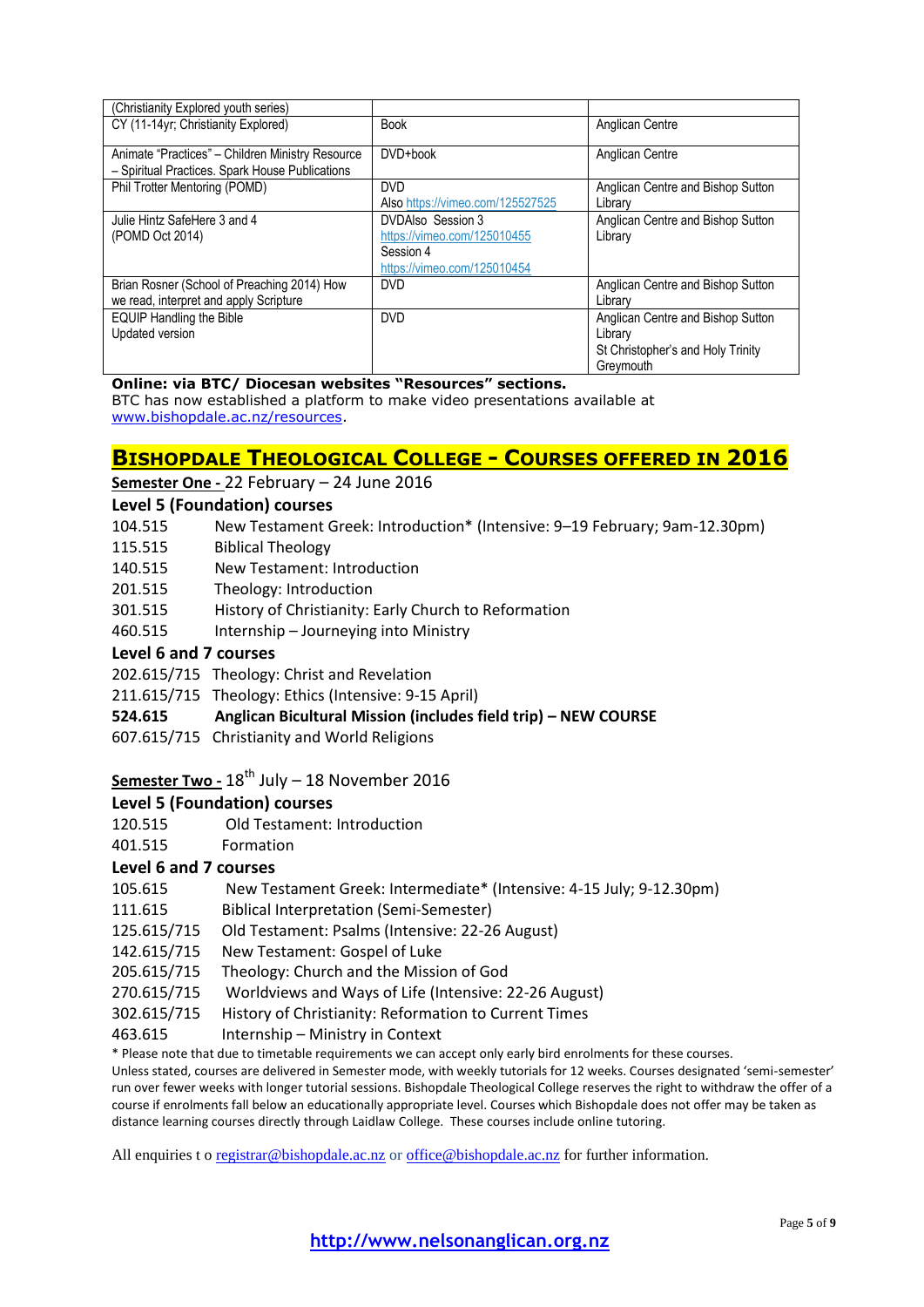# **SOCIAL SERVICES ENABLER**



Greetings everyone,

Started by our social work student this year and as indicated at Synod, I'm undertaking a survey of all parishes to document details of current happenings in social services in the Diocese – of course the general picture is obvious but there are many more people involved than our stats would indicate so do expect to hear from me in this regard. Funding opportunities for this year are now completed with the ACCT applications to be determined at the October meeting of ACCT. Just a reminder for those interested in social justice matters NZ Council of Christian Social Services publishes Kite Kupu and Policy Watch with regular commentary on topical issues. You can sign up on their website [www.nzccss.org.nz](http://www.nzccss.org.nz/) **Blessings** 

Gerrie Mead

# **ENABLER FOR OLDER PERSONS MINISTRY**

First, may I thank people who sent Elaine and me cards and emails of sympathy on the death of my father, Charles Tyrrell snr. He was a wonderful Christian who taught me much, especially in terms of selfless service. I believe his final prayer was "I just want to go to Heaven" and I believe that God has granted his request.

I have been listening to quiet meditative music to help me through this period and one piece moved me dramatically. Will Todd is a young English composer of Christian Music and his short piece entitled 'No More Sorrow' sets to music some words from Revelation 21:4 which say,

*God will wipe away from them every tear from their eyes. Death will be no more; neither will there be mourning, nor crying, nor pain, any more. The former things have passed away.*

Reminded by those wonderful words, I now know that my Dad has not passed away but '… the former things have passed away.' For Dad, life continues but pain and loss, grief and tears have passed away and all because Christ lives, and we live in him. Let's make sure we proclaim this immutable truth when we minister to people who are bereaved. If we don't then we neglect our calling as Ministers of the Gospel.

Second, well done to the people who are completing the Certificate in Ageing and Pastoral Care this month. I know that their ministries will be enhanced through their hard work.

Third, recently I was elected as Chair of the Nelson/Tasman Positive Ageing Forum. I believe that as Anglicans we have much to share in our communities and that is the purpose I was prepared to stand for election. I covet your prayers as I take up this voluntary responsibility later in the year. (And yes, while I was overseas I was re-elected as Chair of the Board of Age Concern Nelson/Tasman also.)

Fourth, on 5<sup>th</sup> October I shall be in Nelson Hospital for an operation which will see me out of action for up to 6 weeks. Again, I would value your prayers for my recuperation. Every blessing, Charles



# **YOUTH COORDINATOR**

*'Raising up the next generation with a passion for Christ*

**Hi everyone,** Good to catch up with our youth reps at Synod in Westport and also catch some of that famous West coast sunshine. It's true, it is sunny down there! Some interesting discussions at Synod around youth discipleship and how we raise up our kids and youth with a resilient and genuine faith - a conversation worth continuing as we look ahead to how as a Diocese we can be on the cutting edge of where God is moving.

**http://www.nelsonanglican.org.nz**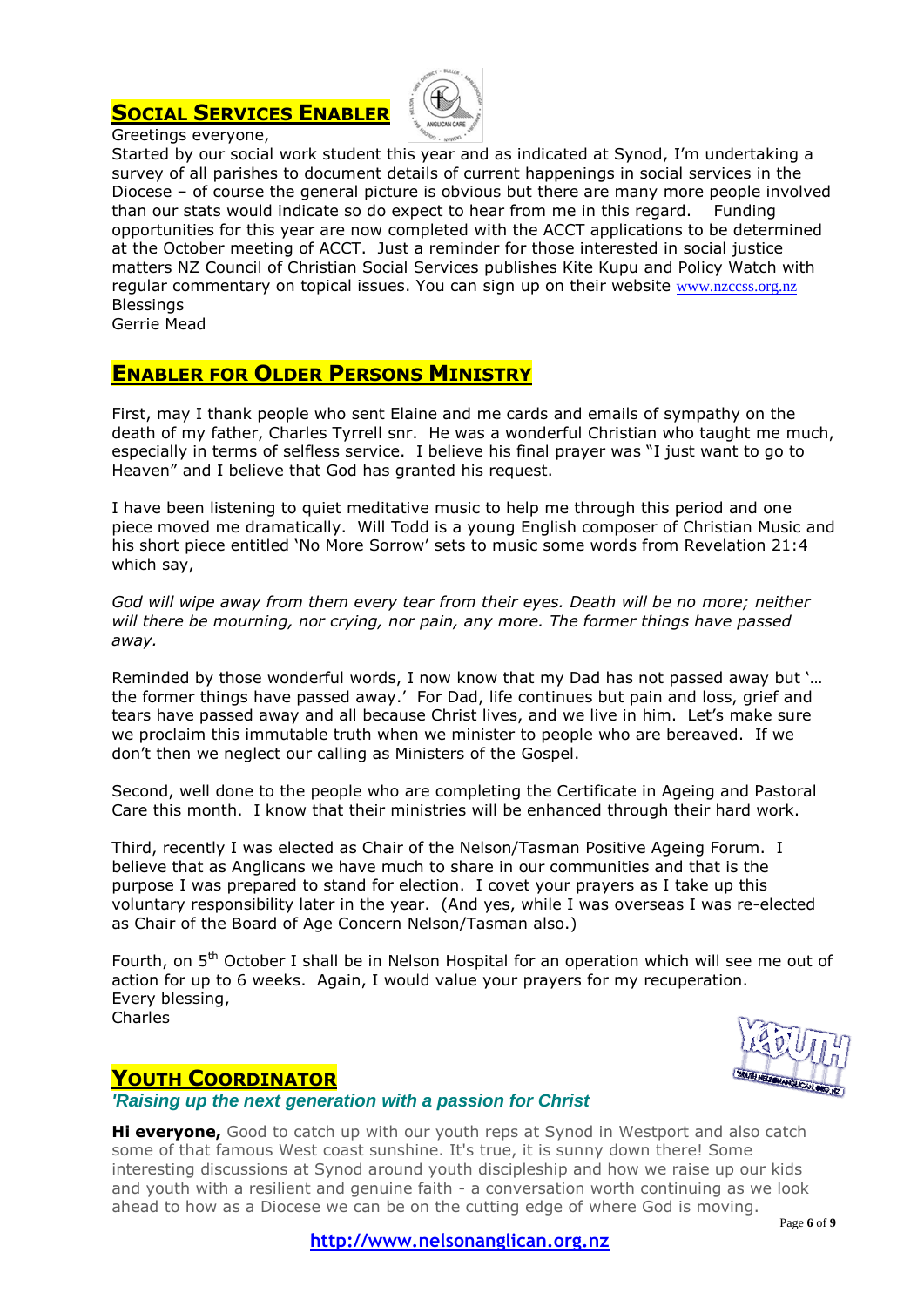**Coming up over the next few weeks...**It's the school holidays so rest up if you're taking a well earned break, team. This Friday we have the 'Stronger' regional youth service happening in Nelson hosted by All Saints and a youth service happening on Sunday in Blenheim with special guest Spanky Moore. Our next instalment of Order of the Vine: Alcohol is also on in the holidays at St Stephens. We also have Spring Camp looming - only 4 weeks away, people! Time to dust off ye olde log and engrave Nelson on it...

### **Combined Youth Groups**

**Friday 25 September:** Combined Youth Service at All Saints **'Stronger'** / 7.00-9.30pm

\* With special guest speakers Dave and Heidi Fraser (Bridge Valley)

\* Worship, ministry, games, food and prizes plus Spring Camp T-shirts to give away!

### **Spring Camp '15 Friday 23 to Monday 26 October/Bridge Valley, Wakefield**

- WE'RE CURRENTLY RECRUITING VOLUNTEERS TO HELP OUT IF KEEN?
- REGISTRATIONS CLOSE SUNDAY 11 OCTOBER AT MIDNIGHT!
- THE RUGBY WORLD CUP WILL SCREEN AT CAMP!

To check out where we need help, download our PDF from the YOUTH website To register (Before Sunday 11 Oct) and for info, please head to the Youth website Youth Website: <http://nelsonanglicanyouth.org.nz/event/spring-camp-2/>

To register (Before Sunday 11 Oct) and for info, please head to the Youth website

### **The Order of the Vine**

Thursday 8 October. 7-9pm / St Stephens, Tahunanui / for young adults (roughly 18-35) The Next event for our new network of Nelson / Waimea young adults is happening in October with a theme tackling issues around **'Alcohol'**. Super relevant, book it in and bring a crew. For a high % of details and excess info: facebook.com/theorderofthevine Guest Musician Ryan Beehre (aka Serpico Beats).

### **OTHER NOTICES:**

### **The Ambient**

This is a night aimed for people 18-40, an open space decked out with couches and lamps and tealights where people can gather to praise and worship God and learn how to walk in the light of his presence. 'City of Light' feature as the acoustic house band with special guests. Happening on the 4th Sunday of every month in the St B's 18 October at St Barnabas hall, Stoke with coffee from 7pm. St B's Stoke hall

### **You're Losing Us**

An interactive workshop for kids or youth ministry teams looking to tackle the issue of how we best disciple and integrate our kids and youth into the life of the church in a way that helps faith stick so we don't lose the next generation. Ideal to take a team to so you can wrestle with the content and forge a plan of attack. Hosted by SU and the Salvation Army. Register online at [www.sunz.org.nz](http://www.sunz.org.nz/) INFO - 0508423836 Wednesday 14 October / 6.30-9pm / 57 Rutherford St Nelson

### **Hawke House**

Is a supervised flat in Christchurch, set up to help students and young adults explore faith, flatting & freedom. Rent is affordable, the pad is huge, uni is within walking distance, plus we have a live in mentor & a ready made community of young adults to make your first year of study unforgettable. Life doesn't get any better than this… Email [wilderness@stchristophers.org.nz](mailto:wilderness@stchristophers.org.nz) for an application form

### **Transitions for School Leavers**

An SU hosted event for Year 13 School Leavers (going to Uni, Polytech, having a GAP year etc.) being run in Nelson, with Workshops on budgeting, flatting, cooking, looking after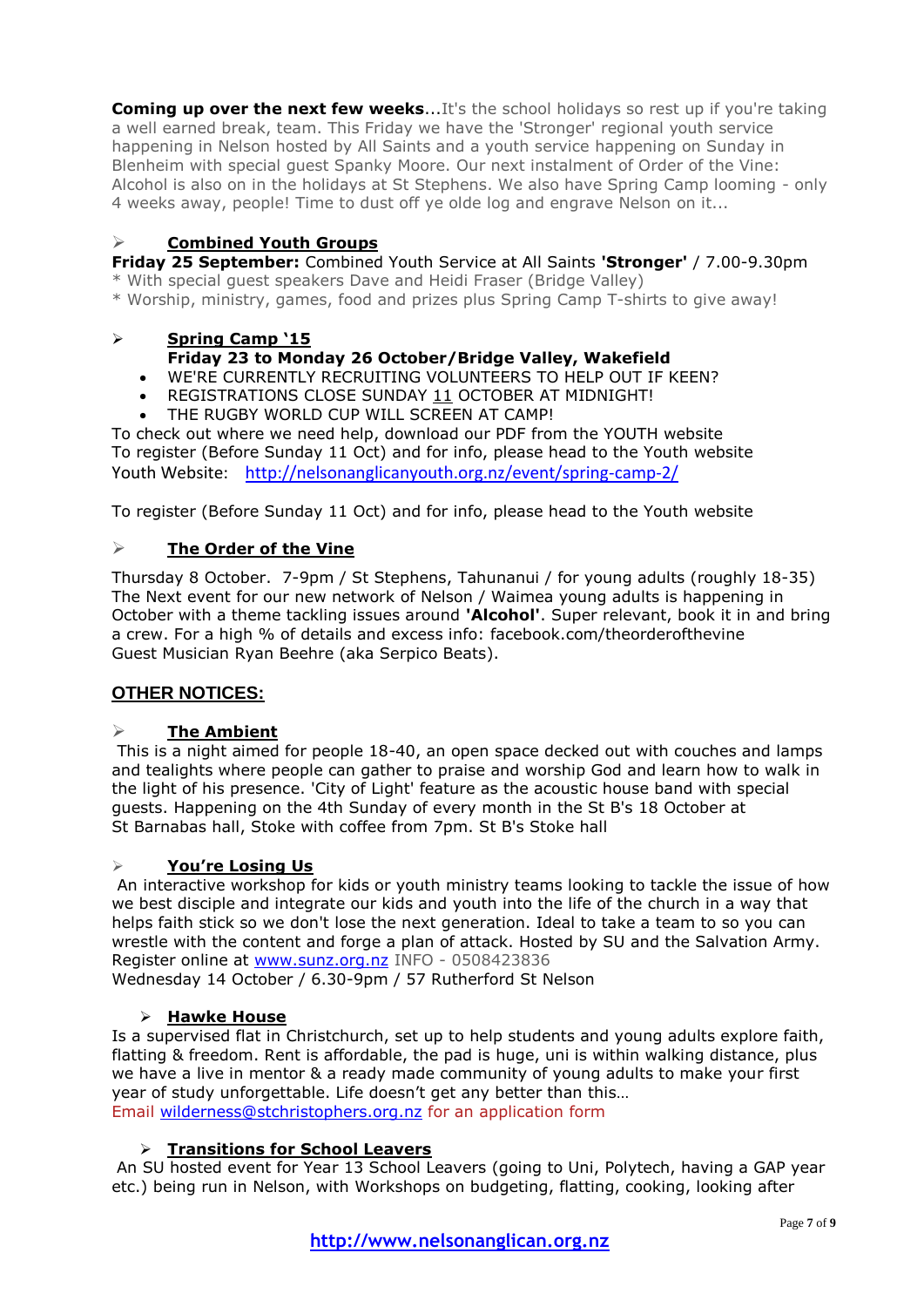yourself and more. Monday 19 October / 7.00pm / Richmond New LIfe 85 Wensley Rd / \$10

### **Alcohol and the Teenage Brain**

A night with Nathan Mikaere-Wallis covering topics such as: What alcohol does to the teenage brain, legal responsibility as parents and how to communicate with youth around this issue. Includes a discussion panel.

Tuesday 13 October / 7.00-9.00pm / Nelson College School hall / FREE entry

### **Dates to Diary for up and coming events**

Term 3 **Combined Nelson youth** Friday 25 September at All Saints - Youth service! **OOTV** Thursday 8 October / 7pm / St Stephens / Free, for young adults 18-30 Term 4 **Spring camp:** Friday 23 to Monday 26 October (Registrations / info out term three) **Charge Nelson:** Thursday 26 November / 8.30am-10.00am / Deville on New St. **Charge Marlborough:** Wednesday 02 December / TBC **Shed Ball:** Details and dates TBA

LUKE SHAW: Youth Coordinator OFFICE +64 035483124 Mobile 0212772186 [youth@nelsonanglican.nz](mailto:youth@nelsonanglican.nz) NATHAN HUGHES**:** Youth Assistant Mobile 021 1103 322 [youth.assist@nelsonanglican.nz](mailto:youth.assist@nelsonanglican.nz)

# **BISHOP SUTTON LIBRARY**

### **Nicholas Lash – Holiness, speech and silence : reflections on the question of God. Surrey : Ashgate, c2004.**

This lucid book reflects on attributes of God and aspects of Christian faith. The book is described as "wonderful theology for people who think theology is not for them".

**Timothy Keller – Preaching : communicating faith in an age of scepticism. New York : Viking, c2015.**

Keller gives practical guidance on preaching a Christ-centred message which engages with a sceptical culture. This book should interest "anyone who is interested in communicating their faith so others can be transformed."

### **David Limbaugh – Jesus on trial : a lawyer affirms the truth of the gospel. Milton Keynes : Authentic, c2014.**

Limbaugh is a lawyer and a New York Times bestselling author. In this book he traces his personal journey from scepticism to belief. His book provides a wonderful reaffirmation of faith for Christians and, with a legal eye for evidence, Limbaugh offers "a challenge to sceptics that cannot be ignored".

### **Quote for the day**

The Son of God became a man to enable men to become sons of God. **– C.S. Lewis**

Jennifer Patterson - Bishop Sutton Library Tel. (03) 548 8785 Ext 4 [library@bishopdale.ac.nz](mailto:library@bishopdale.ac.nz)

# **GENERAL NOTICES**

**New Wine Summer Festivals 2016 - Warkworth 13-17 January AND Kapiti 21-25 January.** Great south Island early bird discount – register and pay by 30 November. Enquiries to [admin@newwine.org.nz](mailto:admin@newwine.org.nz) or 0800NEWWINE.